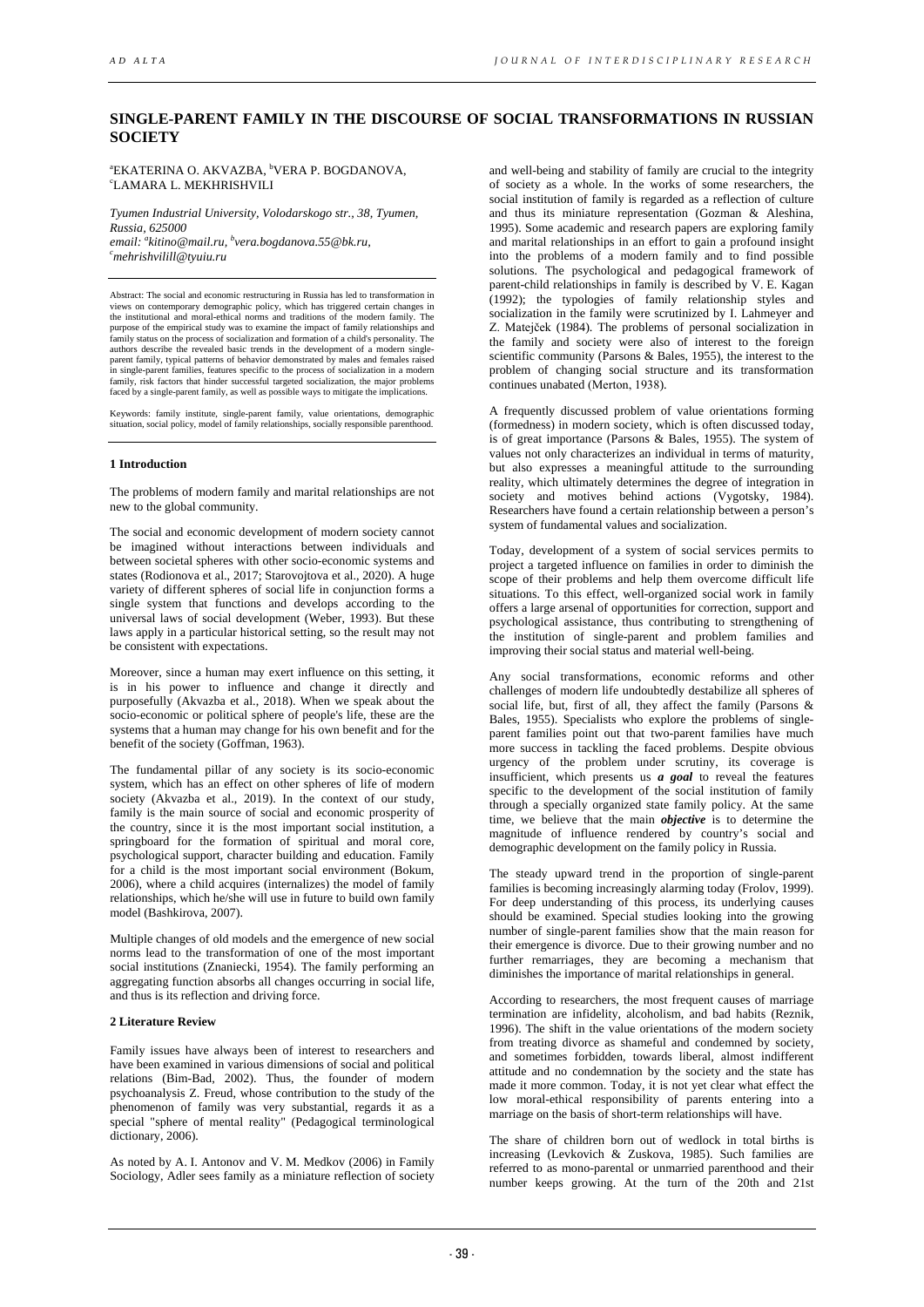centuries, the birth of a child out of wedlock by a woman was in most cases a very conscious step towards motherhood (Kagan, 1992). But this posed a threat to such a family because of unforeseen circumstances related to the health of a sole breadwinner, high mortality rate among men of active childbearing age, which leads to widowhood and orphanhood. The urgency of the need to study this social category is clearly illustrated by statistics, thus, in 2019 there were 14.3% of singleparent families in Europe, and 17.4% in Russia (Statistics on single-parent families in Russia, 2019).

### **3 Research Methodological Framework**

The object of our research is a single-parent family. The research subject is the upbringing in a single-parent family.

The research purpose was to reveal the particular effects of growing up in a single-parent family, and how single-parent family affects the child's model of family relationships.

Single-parent family is a family comprised of a single mother (single father) with a child (children), a divorced woman (divorced man) with a child (children), a widow (widower) with a child (children). This type of family is primarily characterized by broken connections and impaired system of relationships between family members. Researchers distinguish three types of modern family. Kinship (complex) family comprised of relatives, their spouses and children. This family type is quite rare today. The second family type is a nuclear (mass) family comprised of one married couple It is characterized as a family having few children. This is the most common type of modern family, which exists quite autonomously and independently.

To analyze statistics indicating the growth in the number of single-parent families, we turned to the results of the 2017 census. According to the census data, the share of single-parent families in Russia was 17.4%, of which 12.1% were maintained by a single mother, and 1% by a single father (Operational indicators for the period from 1945 to 2020). By the reasons of occurrence of this or that family, the following major types of single-parent families have been distinguished: extramarital; orphaned; divorced; broken.

A distinction is also made between father-headed and motherheaded households; the latter constitute an absolute majority among single-parent households.

One of the most common reasons for the emergence of singleparent families is low stress resistance and low moral preparedness of parents for the difficulties caused by the addition of a child to the family (Palagina, 2005).

Single parenting produces certain effects: a shift in social functions and social roles and a distortion of the gender model of behaviour.

The study held in spring 2020 on the basis of the Department of Humanitarian Sciences and Technologies of Tyumen Industrial University relied on the questionnaire survey as a basic research method. It was an online questionnaire survey among volunteers of different sexes, ages, and marital statuses. In total, 2,000 residents from different regions across Russia took part in the survey. The survey was held on an underlying assumption that if a child was living until the age of 14 with both biological parents, the family is classified as full. If for some reason, one of the parents was absent before the age of 14, a child is viewed as having grown in a broken family.

The research objectives included, first, identification of the main parenting trends; second, identification of the preferred pattern of behavior within a family; third, identification of motivation for creation of own family and preservation of family relationship; fourth, identification of effects on the educational potential of a single-parent family and, consequently, fulfillment by a single-parent family of the social function and the social order from the community.

In addition to questions for collecting standard personal information, some more specific questions were asked. Some questions promoted open answers. The main lines of questionnaire survey were as follows.

- 1. Has your family represented a positive model of relationship between parents for you?
- 2. How often have you witnessed aggression between parents (your parent and his/her partner)?
- 3. What impact do you think this has had on you?
- 4. At what age do you plan to build your own family?
- 5. What was a family family you grow up with until the age of 14 (according to the classification provided in the survey description)?
- 6. Did you grow up in a family with older siblings?
- 7. What is that you lacked while growing up in a single-parent family (e.g. attention, material support, self-confidence and confidence in the surrounding world)?
- 8. Do you have any fears that you may repeat the fate of your parents?
- 9. May a single-parent family be fully functional?

# **4 Results and Discussion**

The research results indicate that only 21.7% of respondents grew up in single-parent families and for 58.7% of respondents, families in which they were raised represented a positive family model for them.

It should be highlighted that some survey participants who grew up in single-parent families noted that they experienced material and domestic difficulties and educational problems. The psychological climate in a single-parent family is largely determined by the painful feelings induced by the loss of one of the parents.

The majority of single-parent families emerge after departure of a father. That is why sometimes women unconsciously project their frustration with their ex-husband onto a child. In some cases, the mother seeks to make up for the lack of paternal care by giving extra care and tenderness to a child. In all such situations, the family atmosphere has a negative impact on the development of the child's personality. Besides, a child in a single-parent family is deprived of a possibility to obtain a good pattern of gender-appropriate behavior.

The boy does not get a possibility to observe the male behavior of the nearest role model and unwittingly adopts female traits. The mental and sexual development of a girl in a single parent family is also full of contradictions. Often children from singleparent families, compared to their peers from full families, have lower performance at school, are more prone to neurotic disorders and wrongful conduct. However, this does not mean that a single-parent family is always dysfunctional, and 69.6% of respondents agree with that.

It is also conspicuous that 29.5% of respondents said yes to the question "Do you have any fears that you may repeat the fate of your parents?" addressed to those survey participants who grew up in a single-parent family. While, 58.7% of them plan to build their own family when they reach the age of 25, and 13% of respondents have no plans whatsoever to create the unit of society.

The conducted research shows that the problem of personality development in a single-parent family exists and is of high concern.

Below are the answers of the respondents illustrating how aggression between their parents affected them: "I gained an understanding that marriage and family are not so easy, that it is a daily job"; "I can't say how it affected me, but I felt scared in childhood"; "Negatively. On the one hand, I am aggressive myself sometimes. On the other hand, plenty of fears and complexes developed."; "The early realization that neither perfect family not perfect relationship exists"; "It's so unpleasant, I'll try my best to make sure that this does not happen with my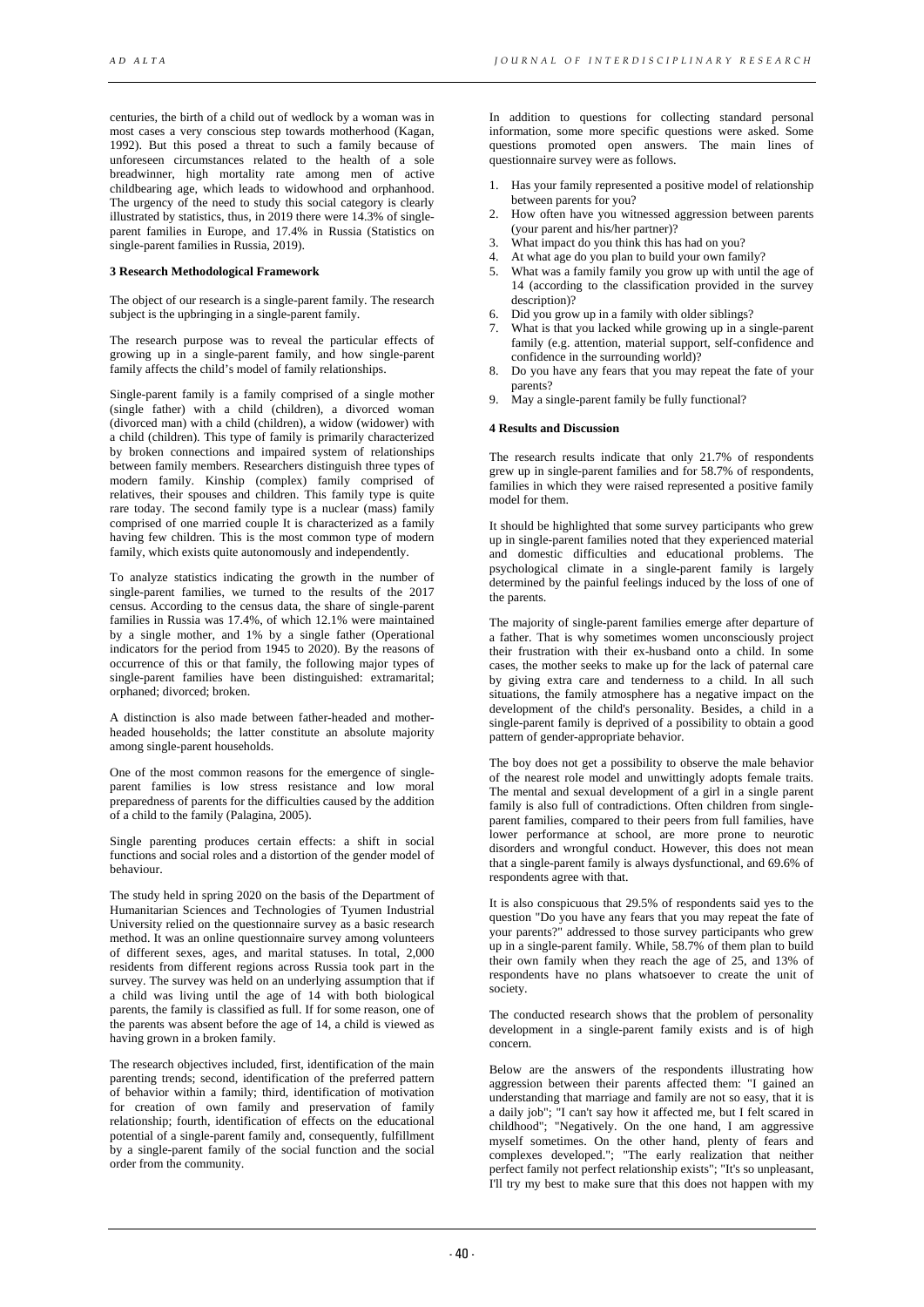family, or is minimized"; "I realized that for the role of a life partner I should choose someone who treats me respectfully; and not be guided by the principle "heart knows no law, I will love him the way he is", but examine scrupulously all the pluses and minuses". "I gained precious experience how to avoid the same mistakes in the future in my own family"; "The quarrels had a negative impact on my psychological health".

So, a single-parent family, although encountering certain objective difficulties, nevertheless has sufficient potential to raise children in a fully functional way. Therefore, parents who have lost their attachment to each other and live together only because of their children often make this sacrifice in vain. And a child witnesses a negative model of relationship between parents. This, from 15.2% to 4.3% of respondents quite often and regularly observed aggression between parents.

A parent who becomes the head of a single-parent household should soberly realize psychological implications of this situation and prevent its negative effects.

Socio-economic transformations and factors having revolutionary influence not only on the economic setting, but also on social qualitative changes in value orientations of the modern society, could not but affect life strategies of the institution of marriage and modern family trends. They can be traced in the results of research of the main demographic processes, i.e. declining birth rates, population ageing, growing dependency burden, migration, growing proportion of divorces and single-parent families, lower number of children in families and their nuclearization.

# **5 Conclusion**

A single-parent family performs a number of socially important functions, and remains a functional social institution and socialization agent, but it encounters certain objective difficulties and educational potential of the families of this category is not always sufficient.

The basic subject of the family is a parent, and as such, he/she should have a strong sense of self and possess certain knowledge about the psychological and social complications that will occur in a single-parent family...

Family has always been of interest for researchers, thinkers, and philosophers as the main social institution that has a capacity to raise a personality with inherent spiritual and moral qualities. Considering special conditions of a family, where a child is born and raised, generations change and the human race continues, it is always in the center of society's interests and one of the key topics in the modern discourse on the role and development of family relationships, their value and solidness of family traditions.

Social value of a family lies in the moral and ethical goals that are pursued by the social system in which it exists. Creation of a healthy family with the right values is one of the main goals of any society. Given today's interpersonal and inter-state intricacies on the way to the world of justice, kindness and understanding, family has to overcome many different problems that sometimes have a destructive effect on it.

In this sense, a single-parent family is the most exposed. According to researchers, more than 12% of all families are single-parent (Biryukova et al., 2019). This is a rather high proportion, which in view of all other factors destructive to the family, is indicative of dysfunctionality in this social sector. The existence of single-parent families is not fatal in itself a priori, but in the presence of aggravating circumstances, solo parenting may have an extremely negative impact on the unfolding family situation.

Researchers characterize this category of people as deprived of a fulfilling spiritual and moral life and, as a rule, experiencing financial hardship. According to scientists, on this soil a family

model develops which is later used by a child to build its own family.

Family-marital relations by their nature are meant to lay a solid and healthy spiritual and moral foundation for the next generations, deprived of complexes and inferior (in many cases) living conditions (adults who do not have their own family).

The change in political system followed by economic restructuring could not but have affected the priorities of the modern family. The current Russian social policy is promoting strong family relationships and responsible parenthood.

# **Literature:**

1. Akvazba, E. O., Bogdanova, V. P., Uzlova, N. V.: *Trends in Social Transformations in the Discourse of Building the Information Society*. Utopia y Praxis Latinoamericana-Revista Internacional de Filosofia Iberoamericana y Teoria Social, 23(82), 2018. 396-402 pp.

2. Akvazba, E. O., Bogdanova, V. P., Uzlova, N. V., Patrusheva, I. V.: *Problems and Prospects of the Russian Information Society*. Revista Amazonia Investiga Contáctenos, 8(20), 2019. 310-322 pp.

3. Antonov, A. I., Medkov, V. M.: *Sociology of Family*. Moscow: Publisher of Moscow State University: Publisher of Moscow State University of Business and Management (Karich Brothers), 2006. 304 p.

4. Bashkirova, N.: *A Father-Deprived Child. Addressing Problems of a Single-Parent Family*. Moscow: Science and Technology, 2007. 272 p.

5. Bim-Bad, B. M. (Ed.): *Pedagogical Encyclopedic Dictionary*. Moscow, 2002. 167-168 pp.

6. Biryukova, S. S., Gorina, E. A., Gorynova, A. R., et. al.: *Number of Children and Families with Children and Trends in the Birth Rate*. In L. N. Ovcharova (Ed.), Families with Children in Russia: Standard of Living and Policy of Social Support: Report for the 20th International Research and Practice Conference on Problems of Economy and Society Development, Moscow, April 9-12, 2019. National Research University "Higher School of Economics". Moscow: Publishing House of the Higher School of Economics, 2019. 7-23 pp.

7. Bokum, D. E.: *Psychology of Development*: *tutorial*. St. Petersburg: Piter, 2006. 162 p.

8. Frolov, I. T. (Ed.): *Human Potential – Experience of Complex Approach*. Moscow: Auditorial, URSS, 1999. 173p.

9. Goffman, E.: *Stigma: Notes on the Management of Spoiled Identity*. USA: N.G., 1963. 231 р.

10. Gozman, L. Ya., Aleshina, Yu. E.: *Special Psychological Studies of Family: Problems and Perspectives*. Psychological Journal, 6, 1995. 74-87 pp.

11. Kagan, V. E.: *Totalitarian Consciousness and a Child: Family Education*. Issues of Psychology, 1-2, 1992. 14-21 pp.

12. Lahmeyer, I., Matejček, Z.: *Mental Deprivation in Childhood*. Prague: Avicenum, 1984. 334 p.

13. Levkovich, V. P., Zuskova, O. E.: *Social and Psychological Approach to the Study of Marital Conflicts*. Psychological Journal, 6(3), 1985. 126-137 pp.

14. Mеrton, P.: *Social Structure and Enomia*. American Sociologicol Review, 3(5), 1938. 672-682 pp.

15. *Operational Indicators for the Period from 1945 to 2020 (Updatable Resource).* Federal State Statistics Service. Available from http://www.gks.ru/wps/wcm/connect/rosstat\_main/rosstat/r u/statistics/population/ demography/#.

16. Palagina, N. N.: *Psychology of Development and Lifespan Psychology*. Moscow: Moscow Psychology and Sociology Institute, 2005. 288 p.

17. Parsons, T., Bales, R.: *Family, Socialization and Interaction Process*. USA: N.G., 1955. 342 р.

18. *Pedagogical Terminological Dictionary*. Saint Petersburg: Russian National Library, 2006.

19. Reznik, Yu. M.: *Sociology of Life: A New Paradigm or Interdisciplinary Synthesis*. Bulletin of MSU, Series 18, 4, 1996. 12-24 pp.

20. Rodionova, S. D., Skok, N. I., Molozhavenko, V. L., Akvazba, E. O., Uhabina, T. E.: *Social Phenomenon of Poverty*